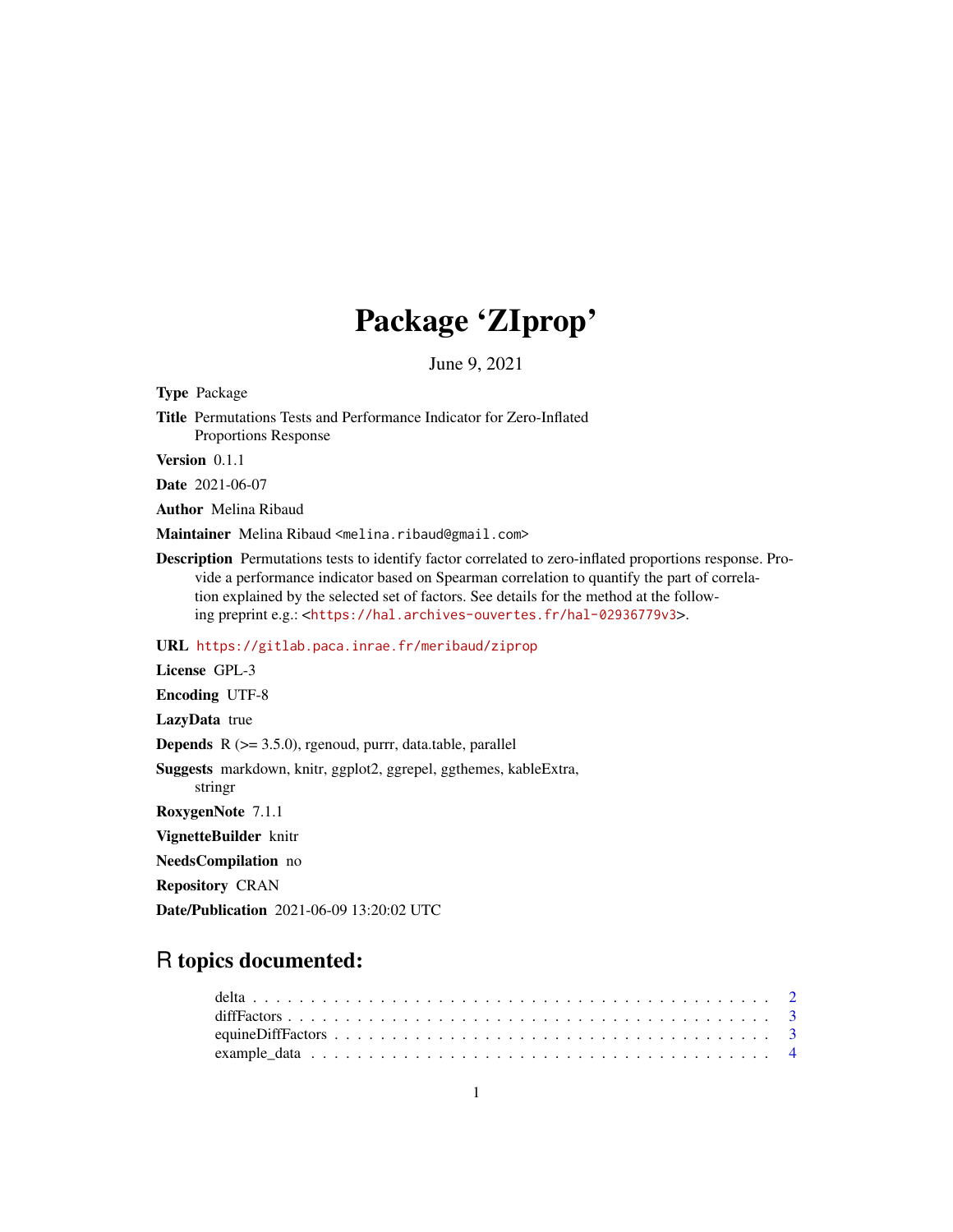### <span id="page-1-0"></span> $2$  delta

| Index |  |
|-------|--|

delta *The scalar delta*

### Description

Calculate the scalar delta. This parameter comes from the optimal Spearman's correlation when the rank of two vectors X and proba are equal except on a given set of indices. In our context, this set correspond to the zero-values of the vector proba.

### Usage

delta(X, proba)

### Arguments

| X     | a vector.                             |
|-------|---------------------------------------|
| proba | a zero-inflated proportions response. |

### Value

Delta the scalar Delta calculated for the vector x and the vector proba.

### Examples

```
X = rnorm(100)proba = runif(100)
proba[sample(1:100,80)]=0
Delta = delta(X,proba)
print(Delta)
```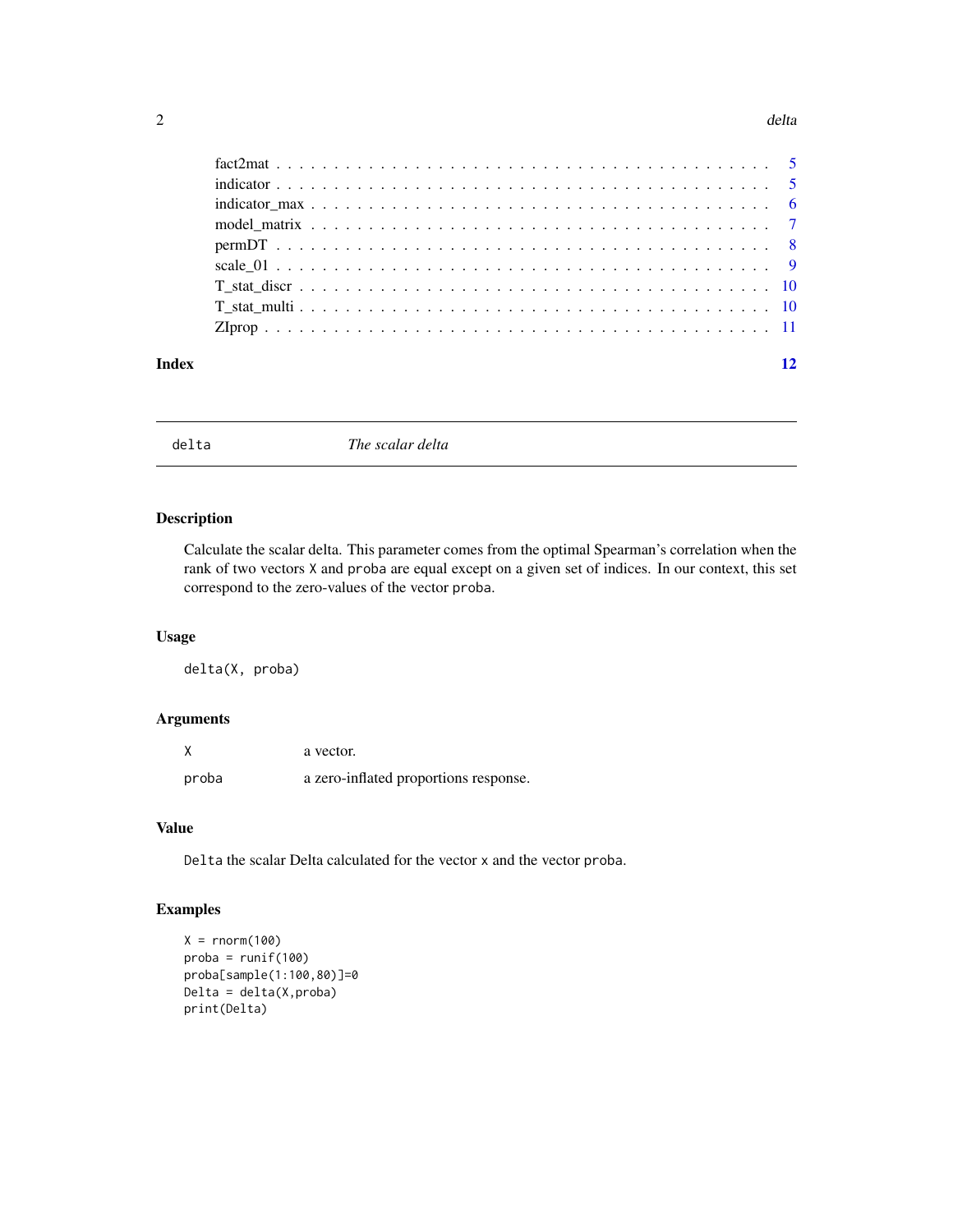<span id="page-2-0"></span>diffFactors *diffFactors*

### Description

Data for the comparison of COVID-19 mortality in European and North American geographic entities

### Usage

data(diffFactors)

### Format

A data frame with 483 rows and 32 variables

### Details

- geographic\_entity\_receptor are the entity receptor
- geographic\_entity\_source are the entity source
- proba is the probability that the receptor follows the mortality dynamics of the source
- other columns are the difference between factors

### Author(s)

Melina Ribaud, Davide Martinetti and Samuel Soubeyrand

### References

doi: [10.5281/zenodo.4769671](https://doi.org/10.5281/zenodo.4769671)

equineDiffFactors *equineDiffFactors*

### Description

Equine Influenza dataset

### Usage

```
data(equineDiffFactors)
```
### Format

A data frame with 2256 rows and 8 variables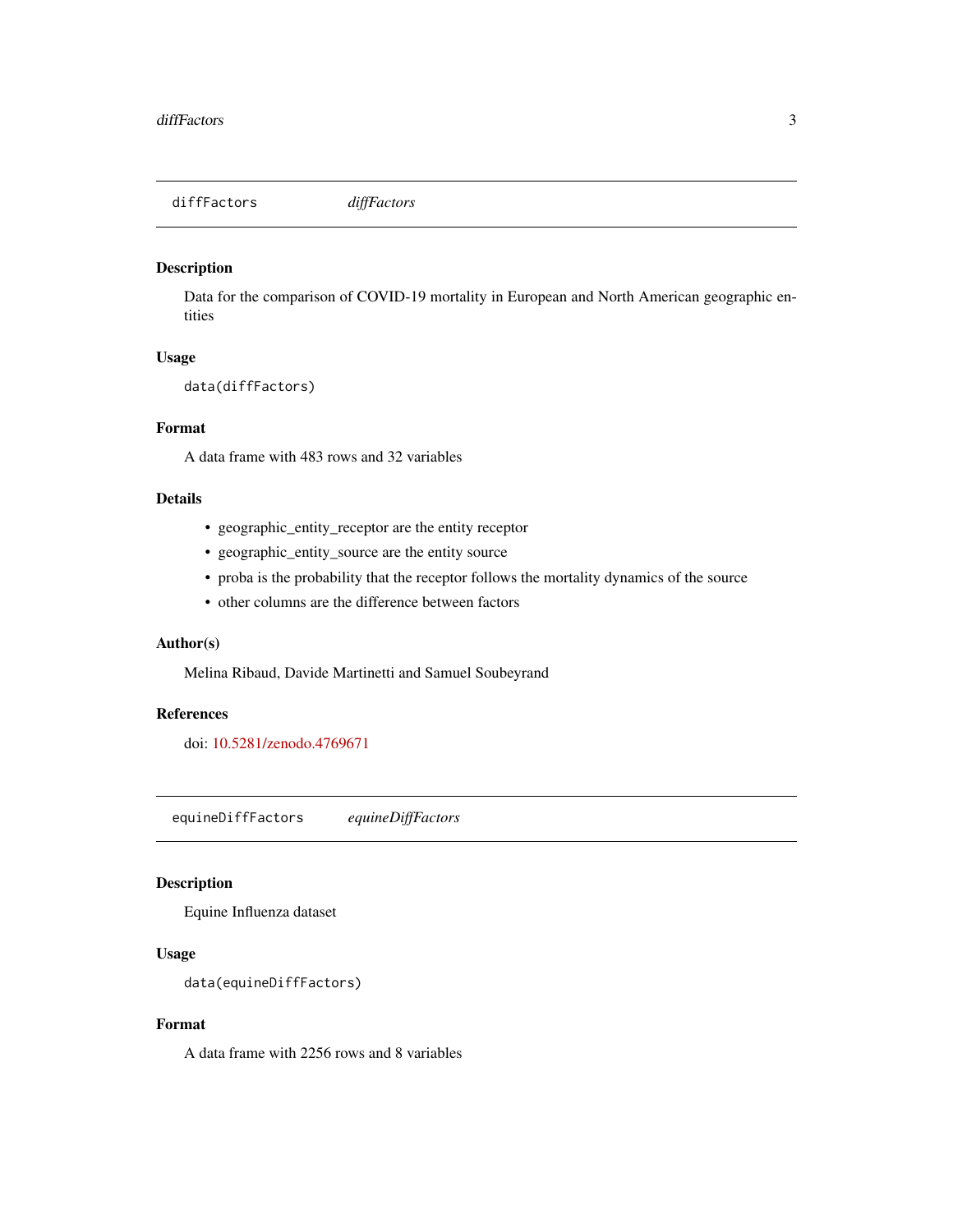### <span id="page-3-0"></span>Details

- ID.source are the ID of source hosts
- ID.recep are the ID of receiver hosts
- y are the vector of transmission probabilities source -> receiver
- other columns are the factors

### Author(s)

Melina Ribaud and Joseph Hughes

### References

doi: [/10.5281/zenodo.4837560](https://doi.org//10.5281/zenodo.4837560)

### example\_data *Zero-inflated proportions dataset*

### Description

A dataset example to test the package functions. The factor X1 to X5 and F1 to F5 are correlated to the responses y.

### Usage

```
data(example_data)
```
### Format

A data frame with 440 rows and 23 variables

### Details

- ID.source are the ID of source hosts
- ID.recep are the ID of receiver hosts
- y are the vector of transmission probabilities source -> receiver
- X1 to X10 are continuous factor
- F1 to F10 are discrete factor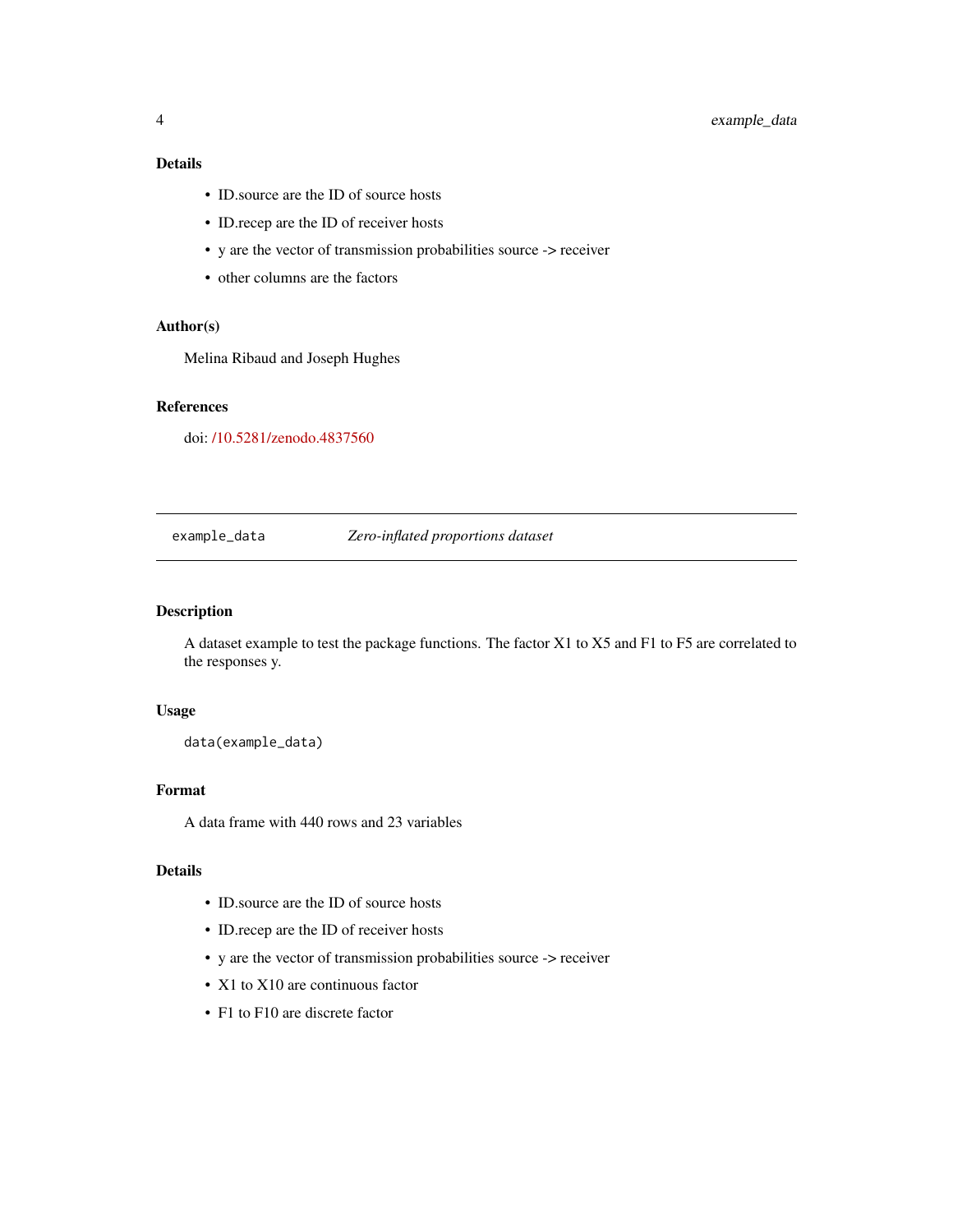<span id="page-4-0"></span>

### Description

Turns a factor with several levels into a matrix with several columns composed of zeros and ones.

### Usage

fact2mat(x)

### Arguments

x a vector.

### Value

Columns with zeros and ones.

### Examples

 $x = sample(1:3,100,replace = TRUE)$ fact2mat(x)

indicator *The performance indicator*

### Description

Calculate the indicator for a vector X and a zero-inflated proportions response proba.

### Usage

indicator(X, proba)

### Arguments

| X     | a vector.                             |
|-------|---------------------------------------|
| proba | a zero-inflated proportions response. |

### Value

a scalar represents the performance indicator and the vector proba.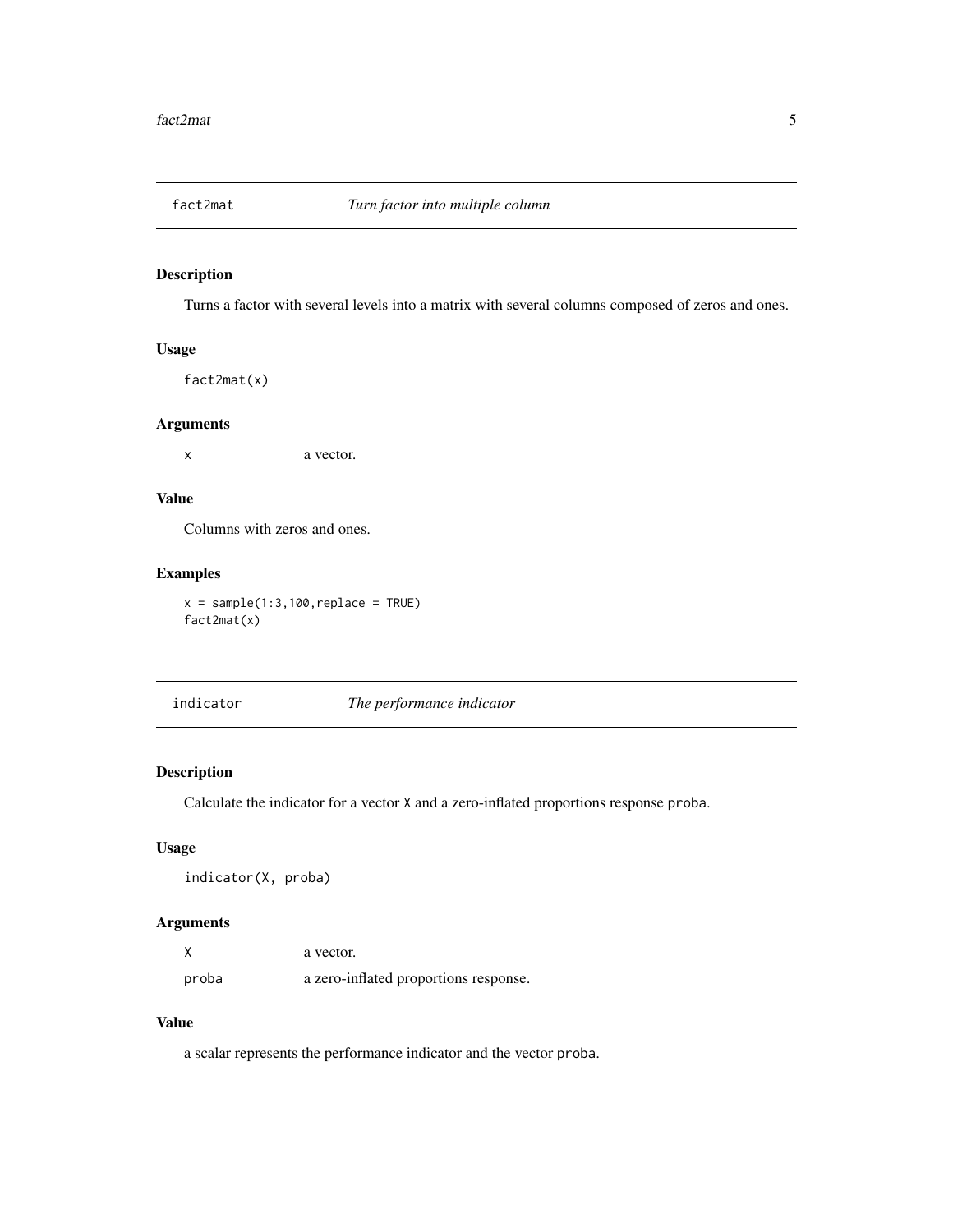### <span id="page-5-0"></span>Examples

```
X = rnorm(100)prob = runif(100)proba[sample(1:100,80)]=0
print(indicator(X,proba))
```
indicator\_max *The max performance indicator*

### Description

Search for the set of parameters that maximize the indicator (equivalent to Spearman correlation). For a given set of factors scaled between 0 and 1 and a zero-inflated proportions response.

### Usage

```
indicator_max(
 DT,
 ColNameFactor,
  ColNameWeight = "weight",
 bounds = c(-10, 10),
 max_generations = 200,
 hard_limit = TRUE,
 wait_generations = 50,
 other_class = NULL
\lambda
```
### Arguments

| DT               | a data table contains the factors and the response.                         |  |  |  |  |
|------------------|-----------------------------------------------------------------------------|--|--|--|--|
| ColNameFactor    | a char vector with the name of the selected factor.                         |  |  |  |  |
| ColNameWeight    | a char with the name of the ZI response.                                    |  |  |  |  |
| bounds           | default is $\[-10, 10\]$ . Upper and Lower bounds.                          |  |  |  |  |
| max_generations  |                                                                             |  |  |  |  |
|                  | default is 200 see genoud for more information.                             |  |  |  |  |
| hard_limit       | default is TRUE see genoud for more information.                            |  |  |  |  |
| wait_generations |                                                                             |  |  |  |  |
|                  | default is 50 see genoud for more information.                              |  |  |  |  |
| other_class      | a char vector with the name of other classes than numeric (factor or char). |  |  |  |  |
|                  |                                                                             |  |  |  |  |

### Value

Return a list of two elements with the value of the indicator and the associate set of parameters (beta).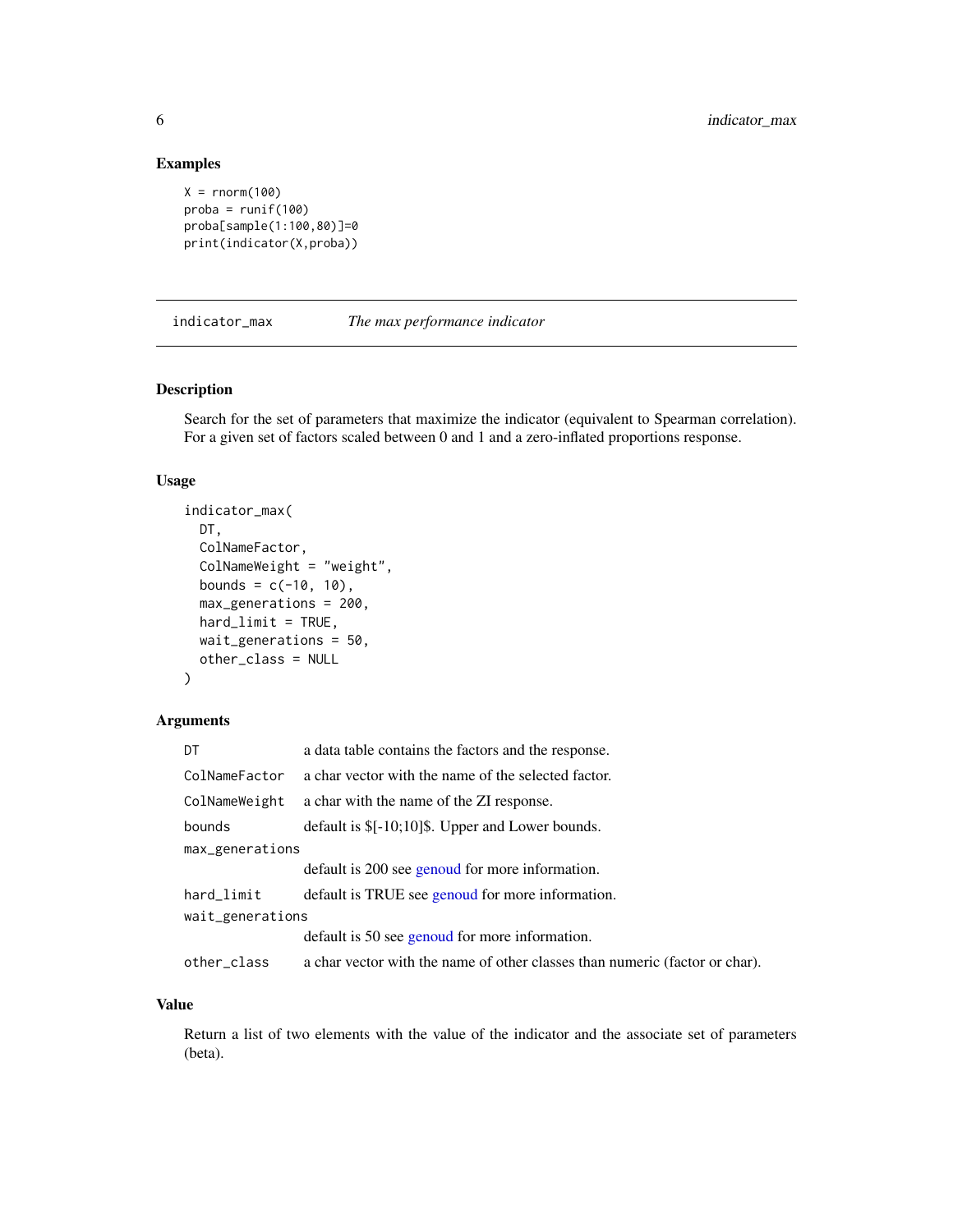### <span id="page-6-0"></span>model\_matrix 7

### Examples

```
library(data.table)
data(example_data)
# For real cases increase max_generations and wait_generations
I_max = indicator_max(example_data,
names(example_data)[c(4:8, 14:18)],
ColNameWeight = "proba",
max_generations = 20,
wait_generations = 5)
print(I_max)
```
model\_matrix *Construct Design Matrix*

### Description

Creates a design matrix by expanding factors to a set of dummy variables.

### Usage

```
model_matrix(DT, ColNameFactor, other_class)
```
### Arguments

| DT          | a data table contains the factors and the response.                         |
|-------------|-----------------------------------------------------------------------------|
|             | ColNameFactor a char vector with the name of the selected factor.           |
| other class | a char vector with the name of other classes than numeric (factor or char). |

### Value

return the value.

### Examples

```
library(data.table)
data(example_data)
m = model_matrix (example_data,
colnames(example_data)[-c(1:3)],
other_class = colnames(example_data)[14:23])
print(m)
```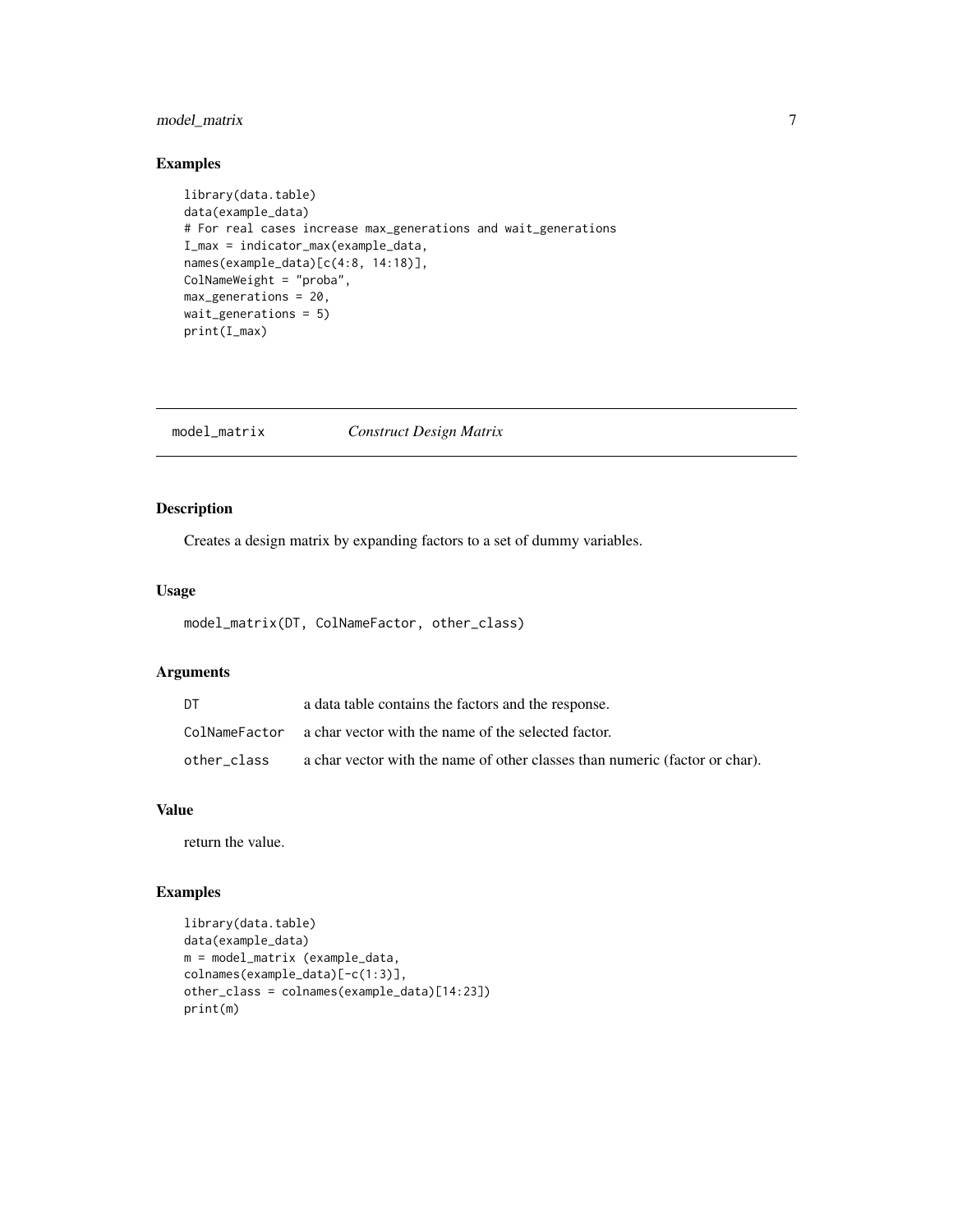### <span id="page-7-0"></span>Description

Permutations tests to identify factor correlated to a zero-inflated proportions response. The statistic are the Spearman's correlation for numeric factor and mean by level for other factor.

### Usage

```
permDT(
 DT,
  ColNameFactor,
 B = 1000,ncluster = 1,
  ColNameWeight = "weight",
  ColNameRecep = "ID.recep",
  ColNameSource = "ID.source",
  seed = NULL,
  no_const = FALSE,
  num_class = ColNameFactor,
  other_class = NULL,
 multiple_test = FALSE,
  adjust_method = "none",
  alpha = 0.05)
```
### Arguments

| DT            | a data table contains the factors and the response.                                                                      |
|---------------|--------------------------------------------------------------------------------------------------------------------------|
| ColNameFactor | a char vector with the name of the selected factor.                                                                      |
| B             | number of permutations (use at least B=1000 permutations to get a correct ac-<br>curacy of the p-value.)                 |
| nclust        | number of proc for parallel computation.                                                                                 |
| ColNameWeight | a char with the name of the ZI response.                                                                                 |
| ColNameRecep  | colname of the column with the target names                                                                              |
| ColNameSource | colname of the column with the contributor names                                                                         |
| seed          | vector with the seed for the permutations: size(seed)=B                                                                  |
| no_const      | FALSE for receiver block constraint for permutations: TRUE no constraint.                                                |
| num_class     | a char vector with the name of numeric factor.                                                                           |
| other_class   | a char vector with the name of other classes than numeric (factor or char).                                              |
| multiple_test | useful option only for discrete factors: Set TRUE to calculate multiple tests.                                           |
| adjust_method | p-values adjusted methods (default "none"). c("holm", "hochberg", "hommel",<br>"bonferroni", "BH", "BY", "fdr", "none"). |
| alpha         | significant level (default 0.05).                                                                                        |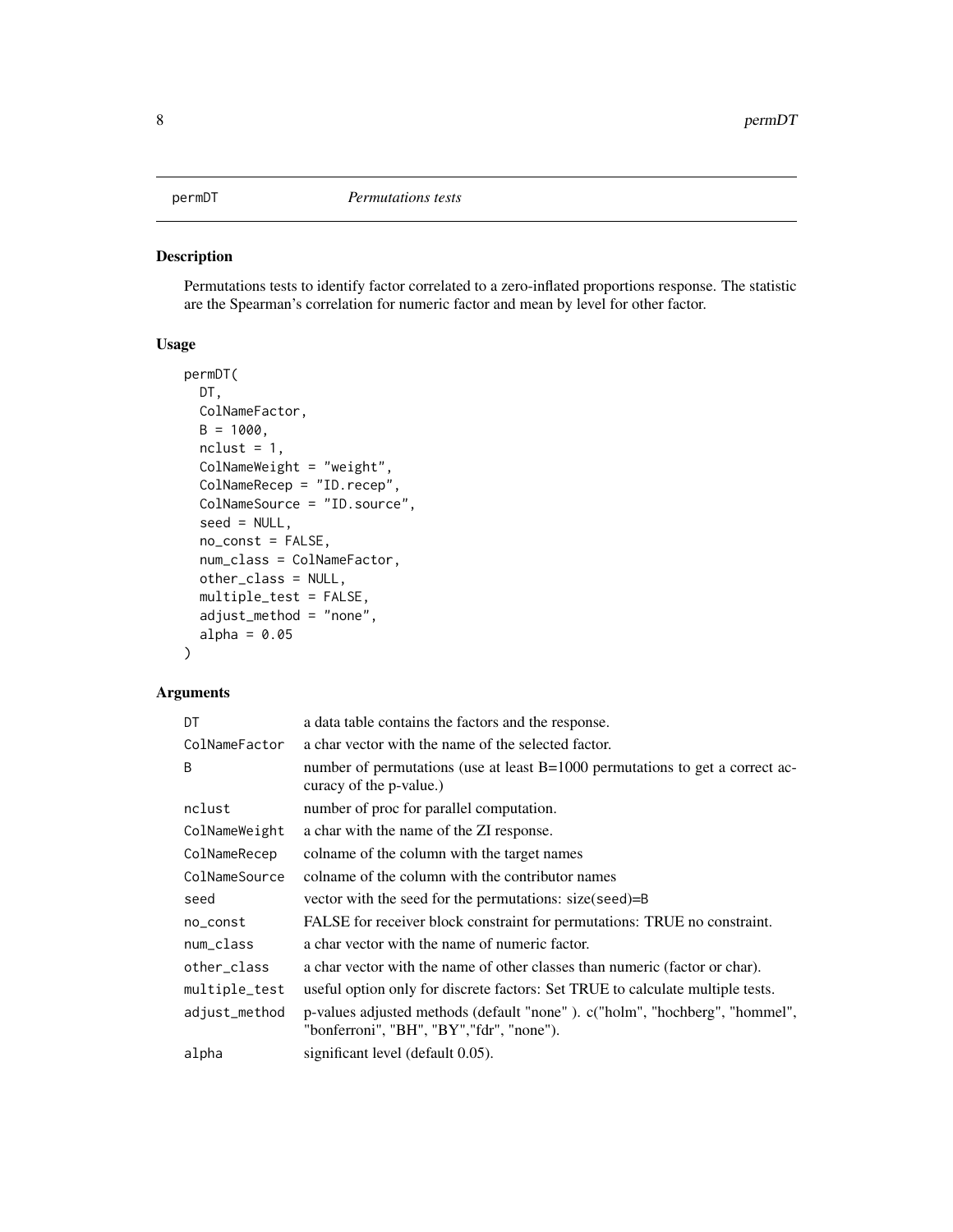<span id="page-8-0"></span>scale\_01 99

### Value

A data frame with two columns. One for the statistics and the other one for the p-value.

### Examples

```
library(data.table)
data(example_data)
res = permDT (example_data,
colnames(example_data)[c(4,10,14,20)],
B = 10,
ncluster = 1,
ColNameWeight = "y",
ColNameRecep = "ID.recep",
ColNameSource = "ID.source",
seed = NULL,
num_class = colnames(example_data)[c(4,10)],
other_class = colnames(example_data)[c(14,20)])
print(res)
```
scale\_01 *Scale vector*

### Description

Scale a vector between 0 and 1.

### Usage

scale\_01(x)

### Arguments

x a vector.

### Value

the scaled vector of x.

### Examples

 $x = runif(100, -10, 10)$  $x$ \_scale = scale\_01(x) range(x\_scale)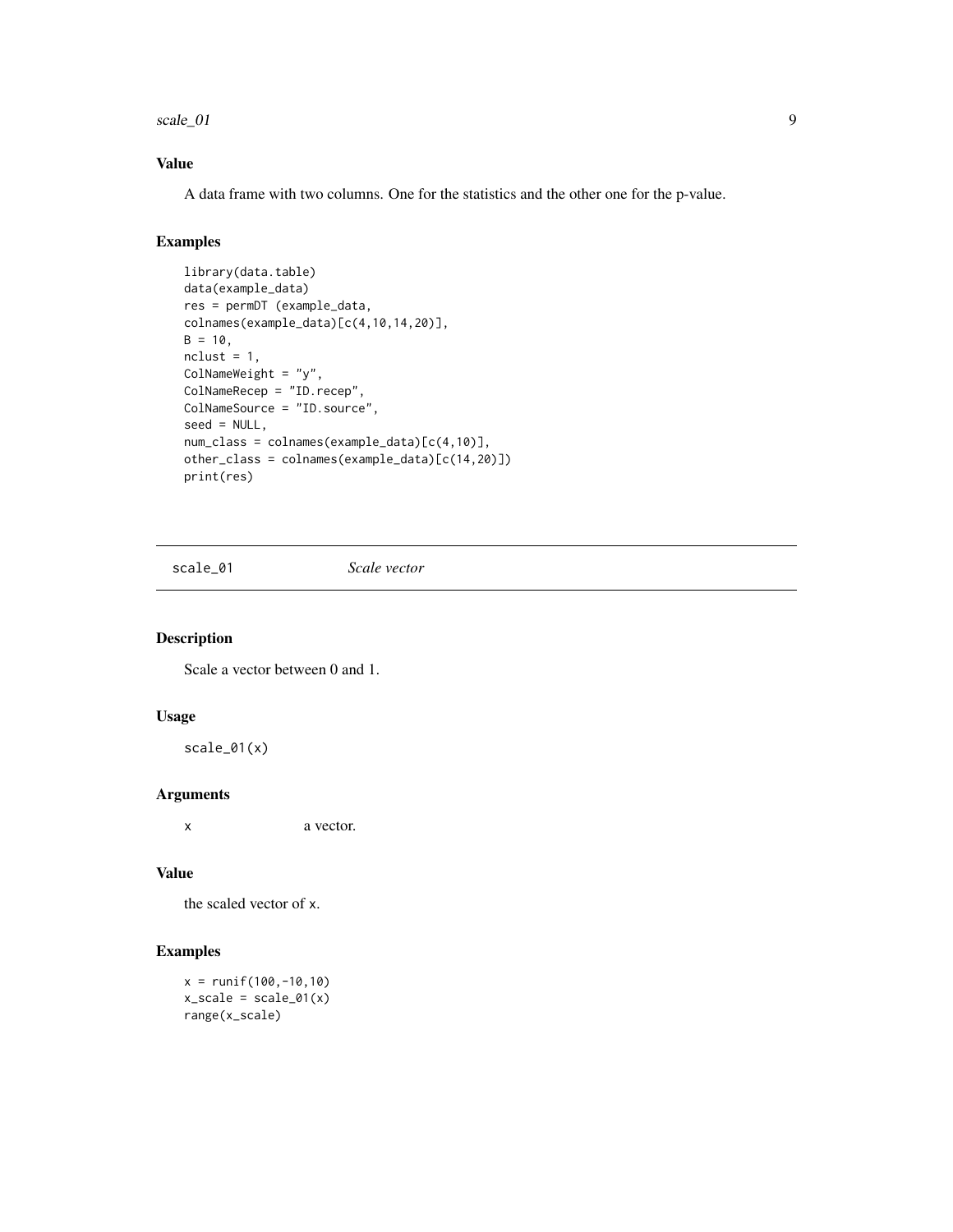<span id="page-9-0"></span>

### Description

Statistic for non-numeric factor tests (same statistic as H-test).

### Usage

T\_stat\_discr(permu, al)

### Arguments

| permu | the response vector. |
|-------|----------------------|
| al    | the factor.          |

### Value

the statistic.

### Examples

```
permu = runif(100,-10,10)
al = as.factor(sample(1:3,100,replace=TRUE))
T_stat_discr(permu, al)
```
T\_stat\_multi *Statistic for non-numeric factor multiple tests*

### Description

Statistic for non-numeric factor multiple tests (difference in mean ranks).

### Usage

T\_stat\_multi(permu, al)

### Arguments

| permu | the response vector. |
|-------|----------------------|
| al    | the factor.          |

### Value

the means difference of two levels for a discrete factor.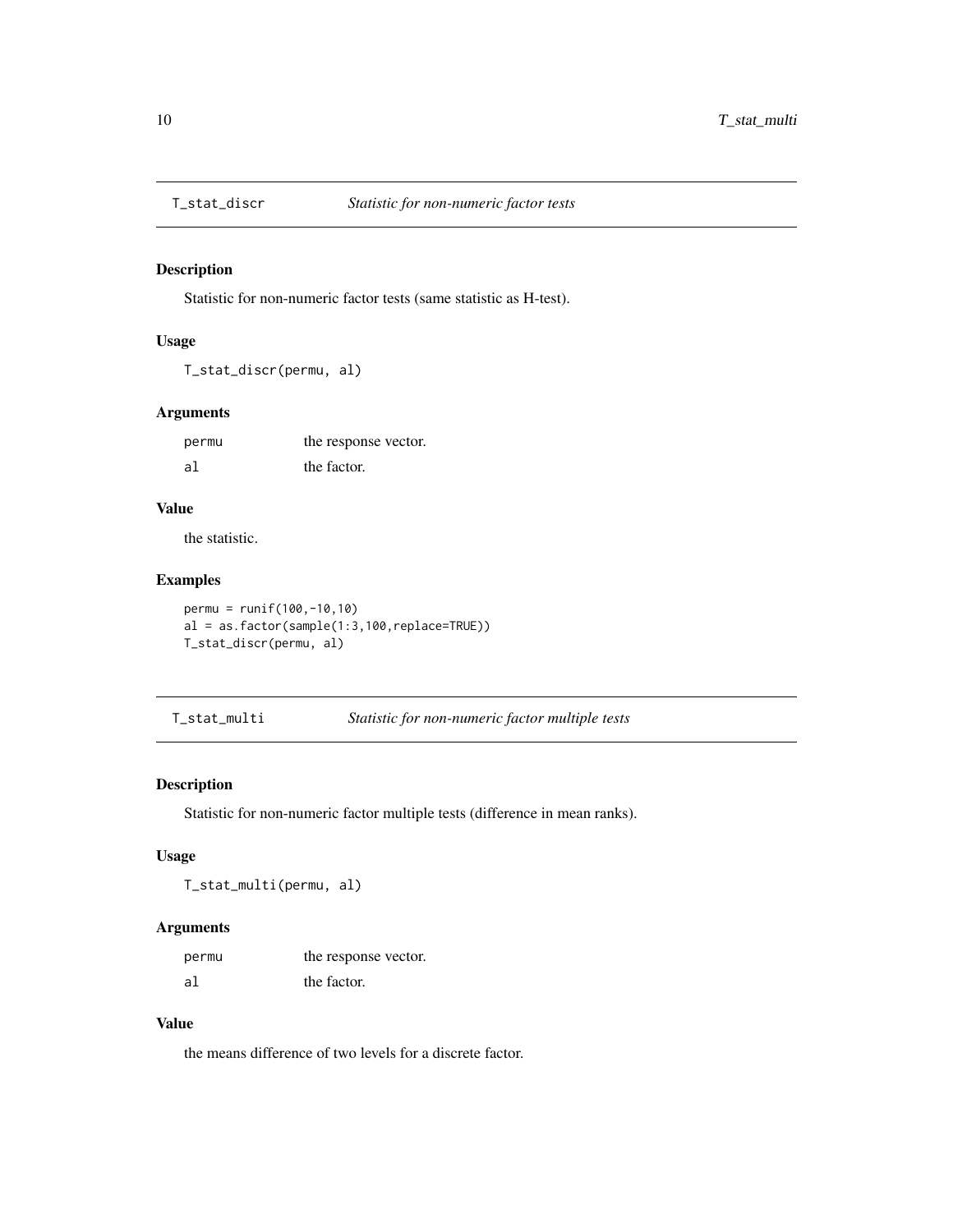### <span id="page-10-0"></span>zIprop the contract of the contract of the contract of the contract of the contract of the contract of the contract of the contract of the contract of the contract of the contract of the contract of the contract of the con

### Examples

```
permu = runif(100,-10,10)
al = as.factor(sample(1:3,100,replace=TRUE))
T_stat_multi(permu, al)
```

ZIprop *ZIprop: A package for Zero-Inflated Proportions data (ZIprop)*

### Description

We propose a by block-permutation-based methodology (i) to identify factors (discrete or continuous) that are potentially significant, (ii) to define a performance indicator to quantify the percentage of correlation explained by the significant factors subset for Zero-Inflated Proportions data (ZIprop).

### References

Melina Ribaud, Edith Gabriel, Joseph Hughes, Samuel Soubeyrand. Identifying potential significant factors impacting zero-inflated proportions data. 2020. hal-02936779